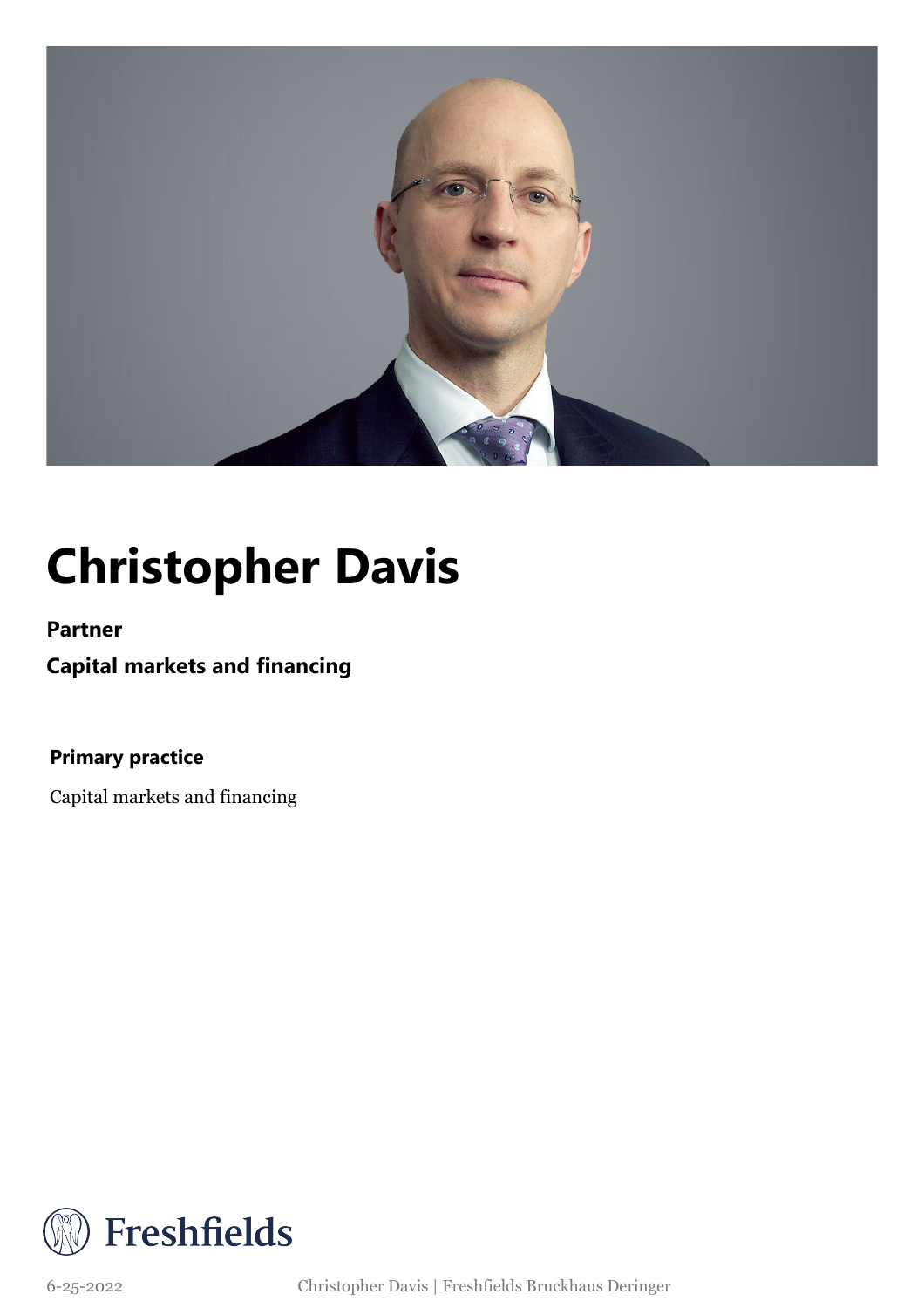# **About Christopher Davis**

**Christopher has many years of experience advising on high profile private equity deals, including acquisitions, refinancings, restructurings, dividend recapitalisations and other transactions in the private equity and alternative investor market.**

Clients appreciate his versatility and commercial awareness.

#### **Recent work**

- Cinven on the financing for numerous acquisitions in the UK, France, Germany, Spain, Italy and Turkey, including the recent acquisitions of Inseec U, One.com and Partner in Pet Food.
- Warbug Pincus on the financing of its acquisitions of Leumi Card, Accelya, Avaloq, Inspired Education and Fortius.
- NatWest Markets on the new money financing provided in connection with the restructuring and recapitalisation of the Lecta Group.
- Antin Infrastructure Partners on the financing for its acquisition of Babilou Group.
- The underwriters on the financing of Eurozeo's acquisition of Fintrax.
- Orient Hontai Capital on the first and second lien financing for its acquisition of Imagina Group.
- TPG on its refinancing and reorganisation of the a&o Hotels and Hostels Group.
- CPPIB on the financing of its £675m acquisition of a stake in BGL Group, the owner of comparethemarket.com.
- General Atlantic on the financing for its acquisition of Argus Media.
- General Atlantic and Warburg Pincus on the pre- and post- IPO financings of their stakes in Network International.
- Permira Debt Managers on the financing of Dunlop Aircraft Tyres.
- EQT on the finance aspects of its acquisition of a majority stake in Nordic Aviation Capital.
- The IPO-contingent refinancing of the Spire Healthcare group.
- Apax and Travelex on the sale of Travelex to UAE Exchange.
- Cerberus on the financing of its multi-billion euro acquisition of an Austrian bank.
- BP on its vendor financing provided in connection with a major asset disposal.
- Cinven and Viridium on Viridium's acquisition of Generali Lebensversicherung AG.